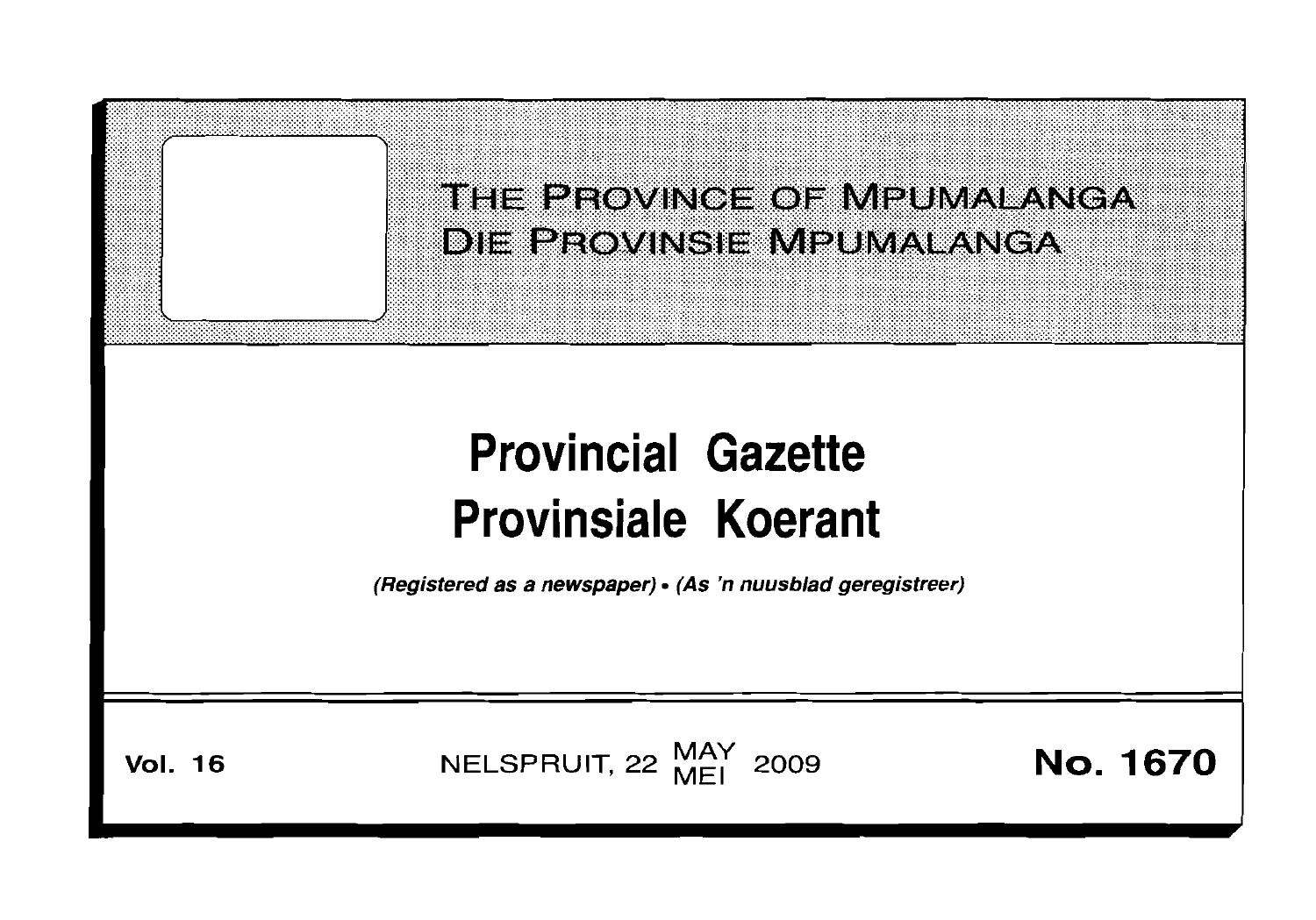No.

# **CONTENTS • INHOUD**

Page Gazette<br>No. No. No. No.

#### **GENERAL NOTICES· ALGEMENE KENNISGEWINGS**

| 138 | Town-planning and Townships Ordinance (15/1986): Establishment of townships: Ridge View and Ridge View       |    |      |  |  |
|-----|--------------------------------------------------------------------------------------------------------------|----|------|--|--|
| 138 | Ordonnansie op Dorpsbeplanning en Dorpe (15/1986): Stigting van dorpe: Ridge View en Ridge View-uitbreidings |    |      |  |  |
| 139 |                                                                                                              | 9  | 1670 |  |  |
| 139 |                                                                                                              | 9  | 1670 |  |  |
| 140 |                                                                                                              | 9  | 1670 |  |  |
| 140 |                                                                                                              | 10 | 1670 |  |  |
| 141 |                                                                                                              | 10 | 1670 |  |  |
| 141 |                                                                                                              | 10 | 1670 |  |  |
| 142 |                                                                                                              | 11 | 1670 |  |  |
| 142 |                                                                                                              | 11 | 1670 |  |  |
| 143 |                                                                                                              | 11 | 1670 |  |  |
| 143 |                                                                                                              | 11 | 1670 |  |  |
| 144 |                                                                                                              | 12 | 1670 |  |  |
| 144 |                                                                                                              | 12 | 1670 |  |  |
| 148 |                                                                                                              | 12 | 1670 |  |  |
| 149 |                                                                                                              | 13 | 1670 |  |  |
| 149 | Ordonnansie op Verdeling van Grond (20/1986): Onderverdeling: Hoewe 6, Witrivier Landbouhoewes               | 13 | 1670 |  |  |
|     | <b>LOCAL AUTHORITY NOTICES . PLAASLIKE BESTUURSKENNISGEWINGS</b>                                             |    |      |  |  |
| 113 | Town-planning and Townships Ordinance (15/1986): Emalahleni Local Municipaliy: Witbank Amendment Scheme      | 14 | 1670 |  |  |

114 Local Government: Municipal Property Rates Act.(6/2004): Pixley ka Seme Local Municipality: Public notice calling for inspection of valuation roll and lodging of objections for Georgia Gardens, etc . 14 1670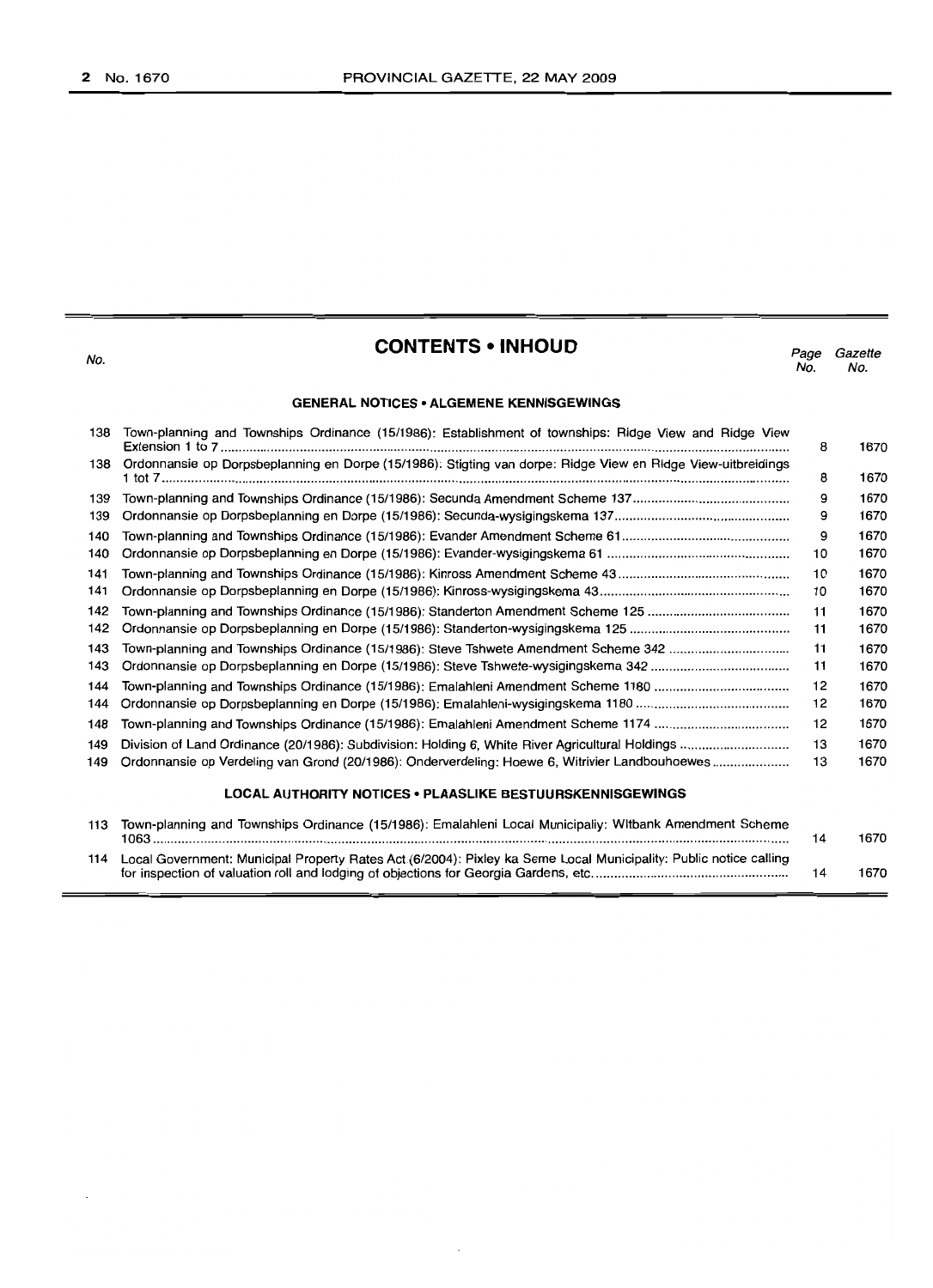| <b>IMPORTANT NOTICE</b>                                                                                                                                            |  |  |  |  |  |
|--------------------------------------------------------------------------------------------------------------------------------------------------------------------|--|--|--|--|--|
| The                                                                                                                                                                |  |  |  |  |  |
| <b>Mpumalanga Province Provincial Gazette Function</b>                                                                                                             |  |  |  |  |  |
| will be transferred to the                                                                                                                                         |  |  |  |  |  |
| <b>Government Printer</b> in Pretoria                                                                                                                              |  |  |  |  |  |
| as from 1 April 2005                                                                                                                                               |  |  |  |  |  |
| <b>NEW PARTICULARS ARE AS FOLLOWS:</b>                                                                                                                             |  |  |  |  |  |
| <b>Physical address:</b><br><b>Postal address:</b>                                                                                                                 |  |  |  |  |  |
| <b>Government Printing Works</b><br>Private Bag X85<br>149 Bosman Street<br>Pretoria<br>Pretoria<br>0001                                                           |  |  |  |  |  |
| New contact persons: Louise Fourie Tel.: (012) 334-4686<br>Mrs H. Wolmarans Tel.: (012) 334-4591                                                                   |  |  |  |  |  |
| Fax number: (012) 323-8805                                                                                                                                         |  |  |  |  |  |
| E-mail address:<br>hester.wolmarans@gpw.gov.za<br>louise.fourie@gpw.gov.za                                                                                         |  |  |  |  |  |
| <b>Contact persons for subscribers:</b>                                                                                                                            |  |  |  |  |  |
| Mrs S. M. Milanzi Tel.: (012) 334-4734<br>Mrs J. Wehmeyer Tel.: (012) 334-4753<br>Fax.: (012) 323-9574                                                             |  |  |  |  |  |
| This phase-in period is to commence from 18 March 2005 (suggest date of advert)<br>and notice comes into operation as from 1 April 2005.                           |  |  |  |  |  |
| Subscribers and all other stakeholders are advised to send their advertisements<br>directly to the Government Printing Works, two weeks before the 1st April 2005. |  |  |  |  |  |
| In future, adverts have to be paid in advance<br>before being published in the Gazette.                                                                            |  |  |  |  |  |
| <b>AWIE VAN ZYL</b><br><b>Advertising Manager</b>                                                                                                                  |  |  |  |  |  |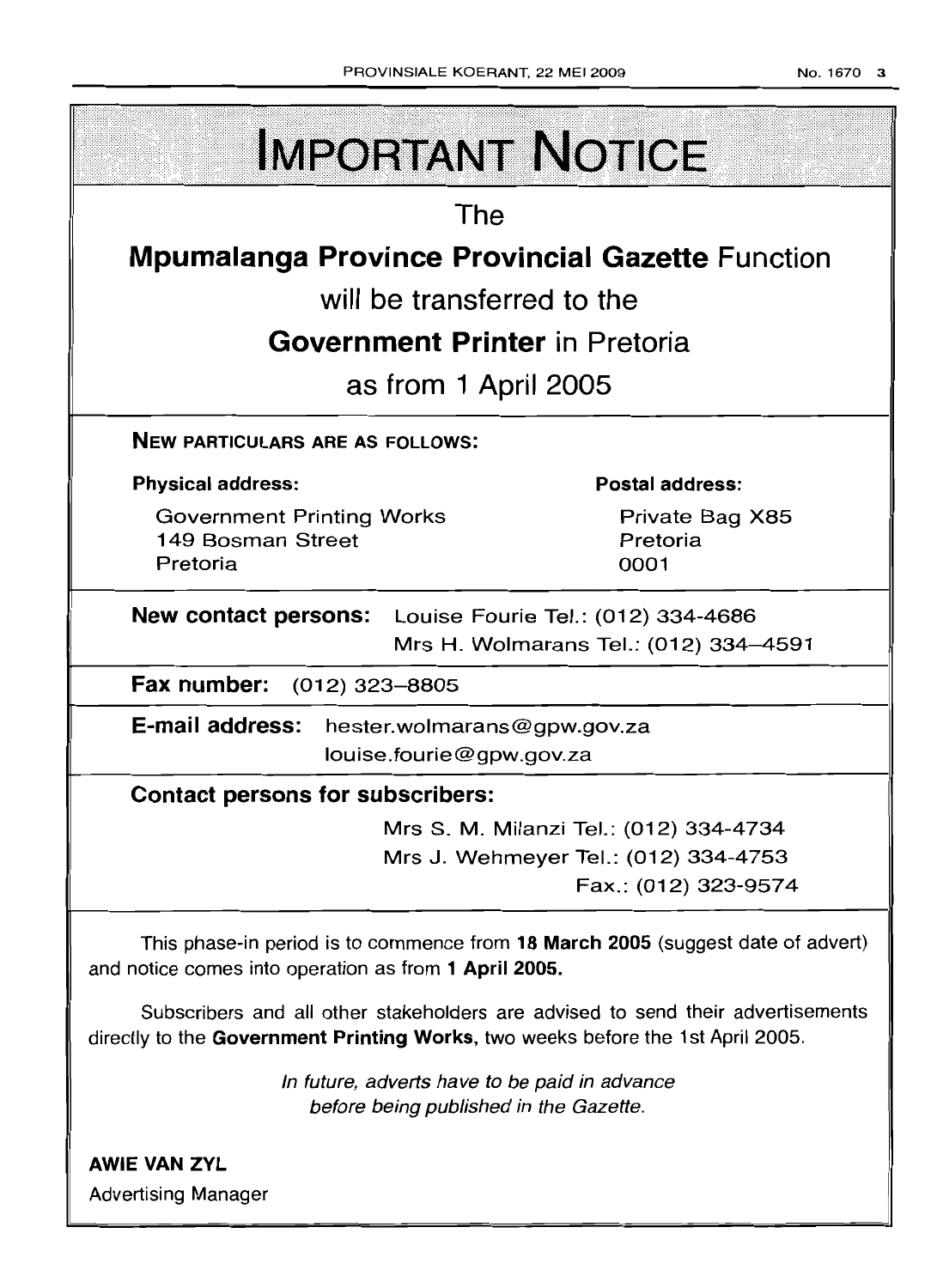| IT IS THE CLIENTS RESPONSIBILITY TO ENSURE THAT THE CORRECT AMOUNT IS PAID<br>AT THE CASHIER OR DEPOSITED INTO THE GOVERNMENT PRINTING WORKS BANK<br>ACCOUNT AND ALSO THAT THE REQUISITION/COVERING LETTER TOGETHER WITH<br>THE ADVERTISEMENTS AND THE PROOF OF DEPOSIT REACHES THE GOVERNMENT<br>PRINTING WORKS IN TIME FOR INSERTION IN THE PROVINCIAL GAZETTE. |                  |  |  |  |  |  |  |
|-------------------------------------------------------------------------------------------------------------------------------------------------------------------------------------------------------------------------------------------------------------------------------------------------------------------------------------------------------------------|------------------|--|--|--|--|--|--|
| NO ADVERTISEMENTS WILL BE PLACED WITHOUT PRIOR PROOF OF PRE-PAYMENT.                                                                                                                                                                                                                                                                                              |                  |  |  |  |  |  |  |
| $\frac{1}{4}$ page R 187.37<br>Letter Type: Arial<br>Line Spacing: At:<br>Exactly                                                                                                                                                                                                                                                                                 | Size: 10<br>11pt |  |  |  |  |  |  |
|                                                                                                                                                                                                                                                                                                                                                                   |                  |  |  |  |  |  |  |



1/4 page **R 374.75** Letter Type: Arial Size: 10

Line Spacing: At: Exactly 11pt

1/4 page **R 562.13**

Letter Type: Arial Size: 10 Line Spacing: At: Exactly 11pt

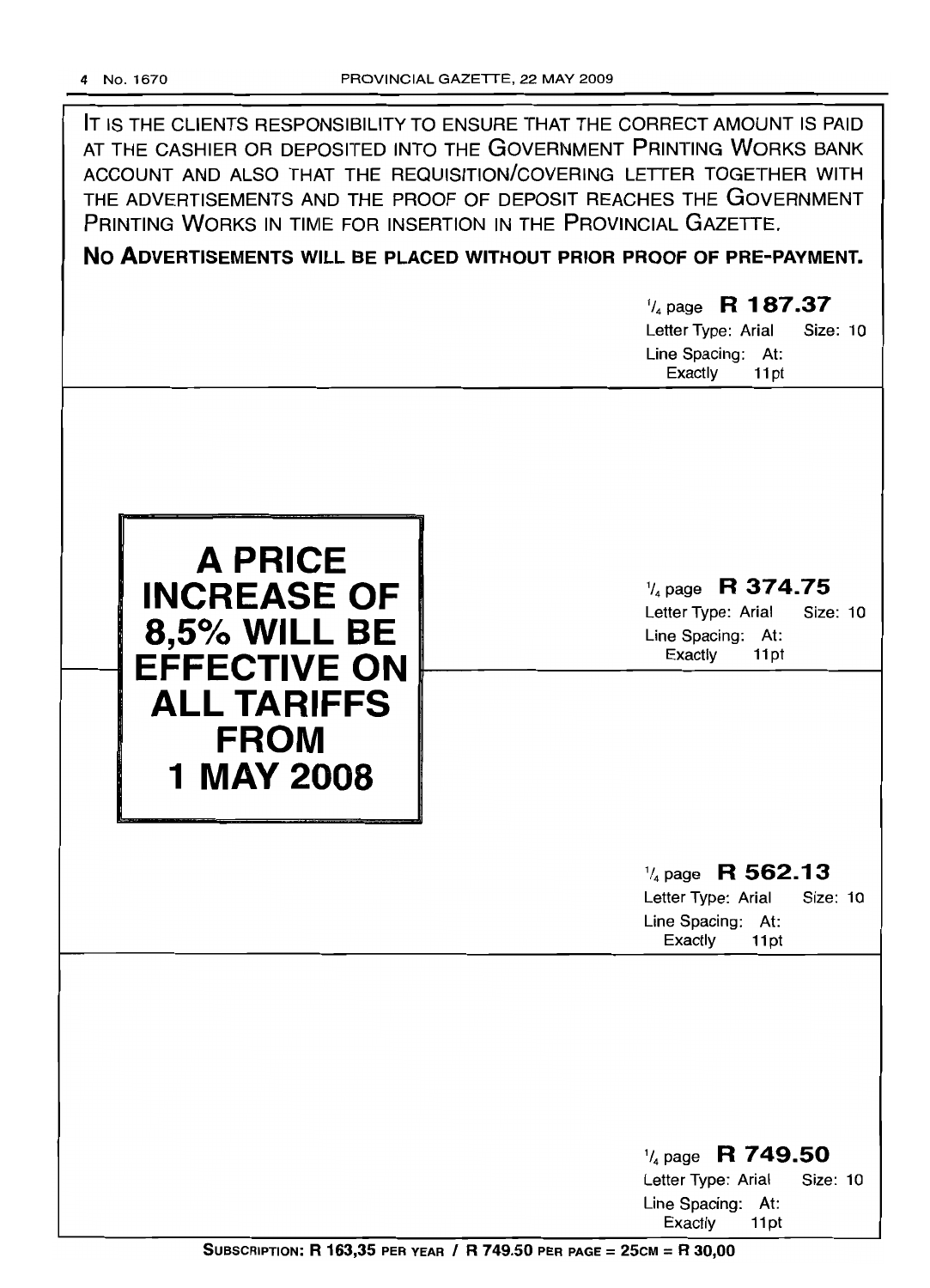



- accepted over the telephone and must be brought about by letter, by fax or by hand. The Government Printer will not be liable for any amendments done erroneously.
- (4) In the case of cancellations a refund of the cost of a notice will be considered only if the instruction to cancel has been received on or before the stipulated closing time as indicated in paragraph 2 (2).

# **ApPROVAL OF NOTICES**

3. In the event where a cheque, submitted by an advertiser to the Government Printer as payment, is dishonoured, then the Government Printer reserves the right to refuse such client further access to the Mpumalanga Province Provincial Gazette untill any outstanding debts to the Government Printer is settled in full.

# **THE GOVERNMENT PRINTER INDEMNIFIED AGAINST LIABILITY**

- 4. The Government Printer will assume no liability in respect of-
	- (1) any delay in the publication of a notice or publication of such notice on any date other than that stipulated by the advertiser;
	- (2) erroneous classification of a notice, or the placement of such notice in any section or under any heading other than the section or heading stipulated by the advertiser;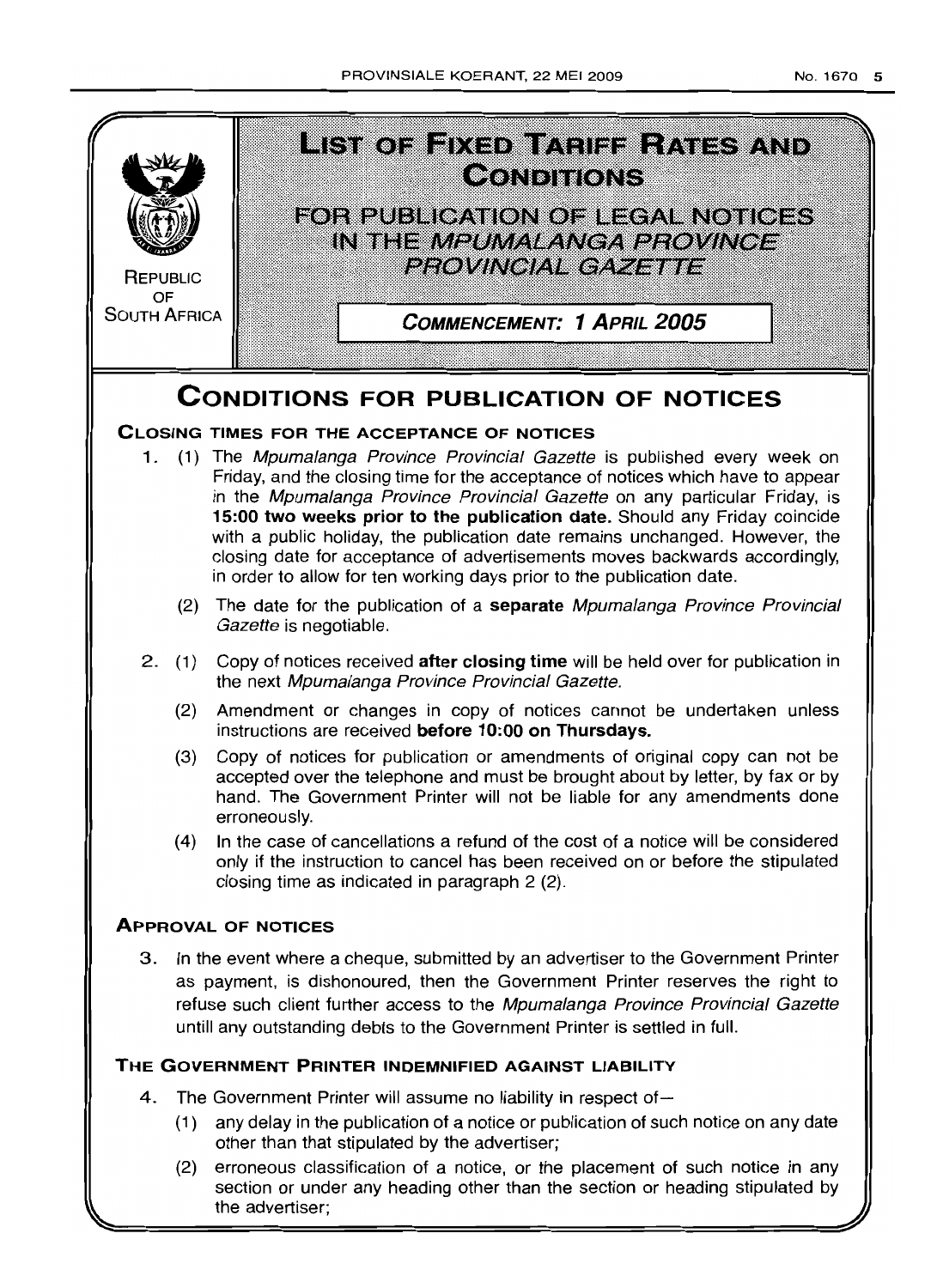r

(3) any editing, revision, omission, typographical errors or errors resulting from faint or indistinct copy.

#### LIABILITY OF ADVERTISER

5. Advertisers will be held liable for any compensation and costs arising from any action which may be instituted against the Government Printer in consequence of the publication of any notice.

### **COPY**

- 6. Copy of notices must be typed on one side of the paper only and may not constitute part of any covering letter or document.
- 7. At the top of any copy, and set well apart from the notice, the following must be stated:

Where applicable

- (1) The heading under which the notice is to appear.
- (2) The cost of publication applicable to the notice, in accordance with the "Word Count Table".

### PAYMENT OF COST

- 9. With effect from 1 April 2005 no notice will be accepted for publication unless the cost of the insertion(s) is prepaid in CASH or by CHEQUE or POSTAL ORDERS. It can be arranged that money can be paid into the banking account of the Government Printer, in which case the deposit slip accompanies the advertisement before publication thereof.
- 10. (1) The cost of a notice must be calculated by the advertiser in accordance with the word count table.
	- (2) Where there is any doubt about the cost of publication of a notice, and in the case of copy, an enquiry, accompanied by the relevant copy, should be addressed to the Advertising Section, Government Printing Works, Private Bag X85, Pretoria, 0001 [Fax: (012) 323-8805], before publication.
- 11. Overpayment resulting from miscalculation on the part of the advertiser of the cost of publication of a notice will not be refunded, unless the advertiser furnishes adequate reasons why such miscalculation occurred. In the event of underpayments, the difference will be recovered from the advertiser, and the notice(s) will not be published until such time as the full cost of such publication has been duly paid in cash or by cheque or postal orders, or into the banking account.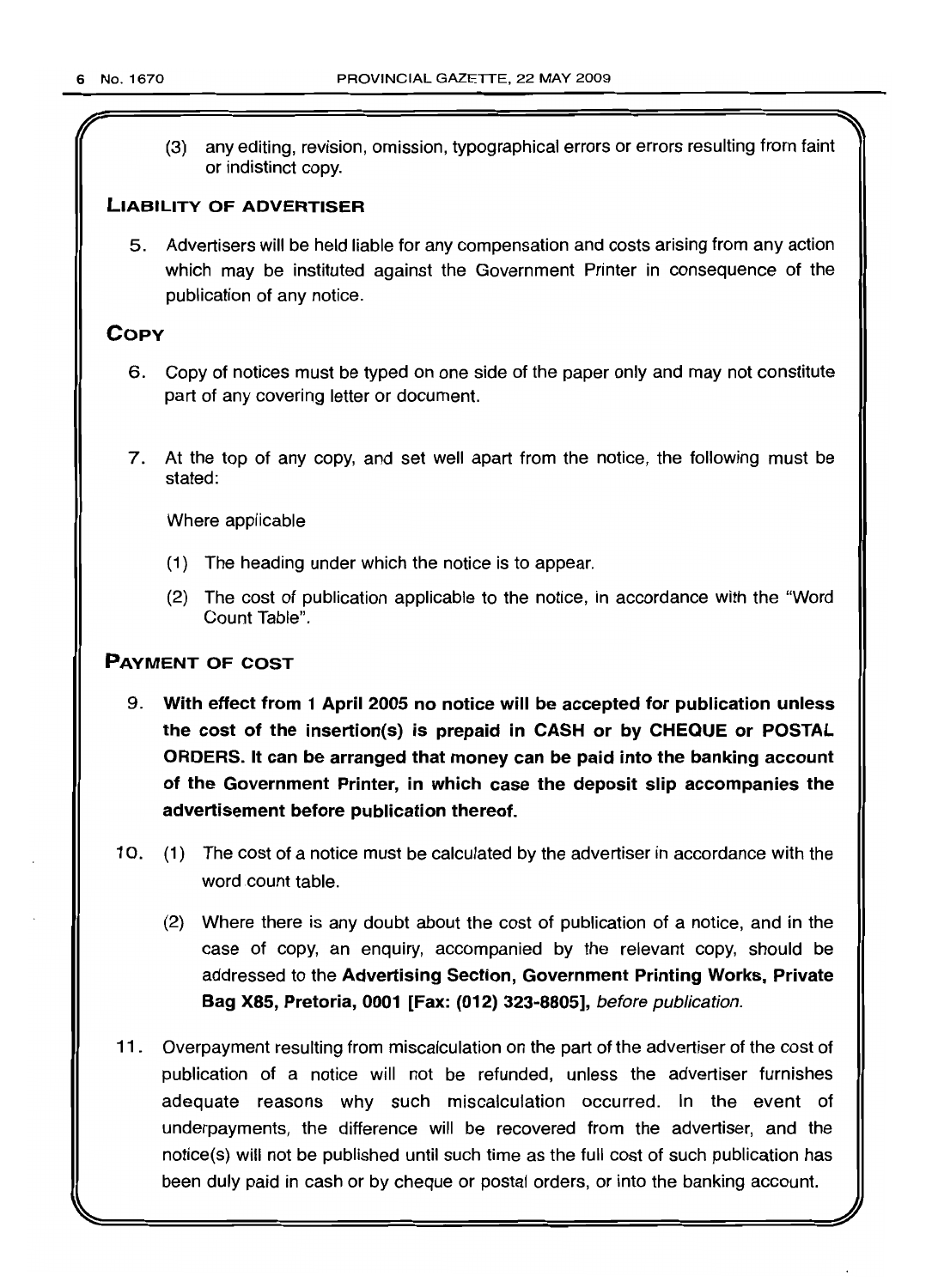- 12. In the event of a notice being cancelled, a refund will be made only if no cost regarding the placing of the notice has been incurred by the Government Printing Works.
- 13. The Government Printer reserves the right to levy an additional charge in cases where notices, the cost of which has been calculated in accordance with the Word Count Table, are subsequently found to be excessively lengthy or to contain overmuch or complicated tabulation.

### PROOF OF PUBLICATION

14. Copies of the Mpumalanga Province Provincial Gazette which may be required as proof of pubflcation, may be ordered from the Government Printer at the ruling price. The Government Printer will assume no liability for any failure to post such Mpumalanga Province Provincial Gazette(s) or for any delay in despatching it/them.

# **GOVERNMENT PRINTERS BANK ACCOUNT PARTICULARS**

Bank: ABSA

BOSMAN STREET

Account No.: 4057114016

Branch code: 632005

Reference No.: 00000047

Fax No.: (012) 323 8805

# Enquiries:

| Mrs. L. Fourie    | Tel.: (012) 334-4686 |
|-------------------|----------------------|
| Mrs. H. Wolmarans | Tel.: (012) 334-4591 |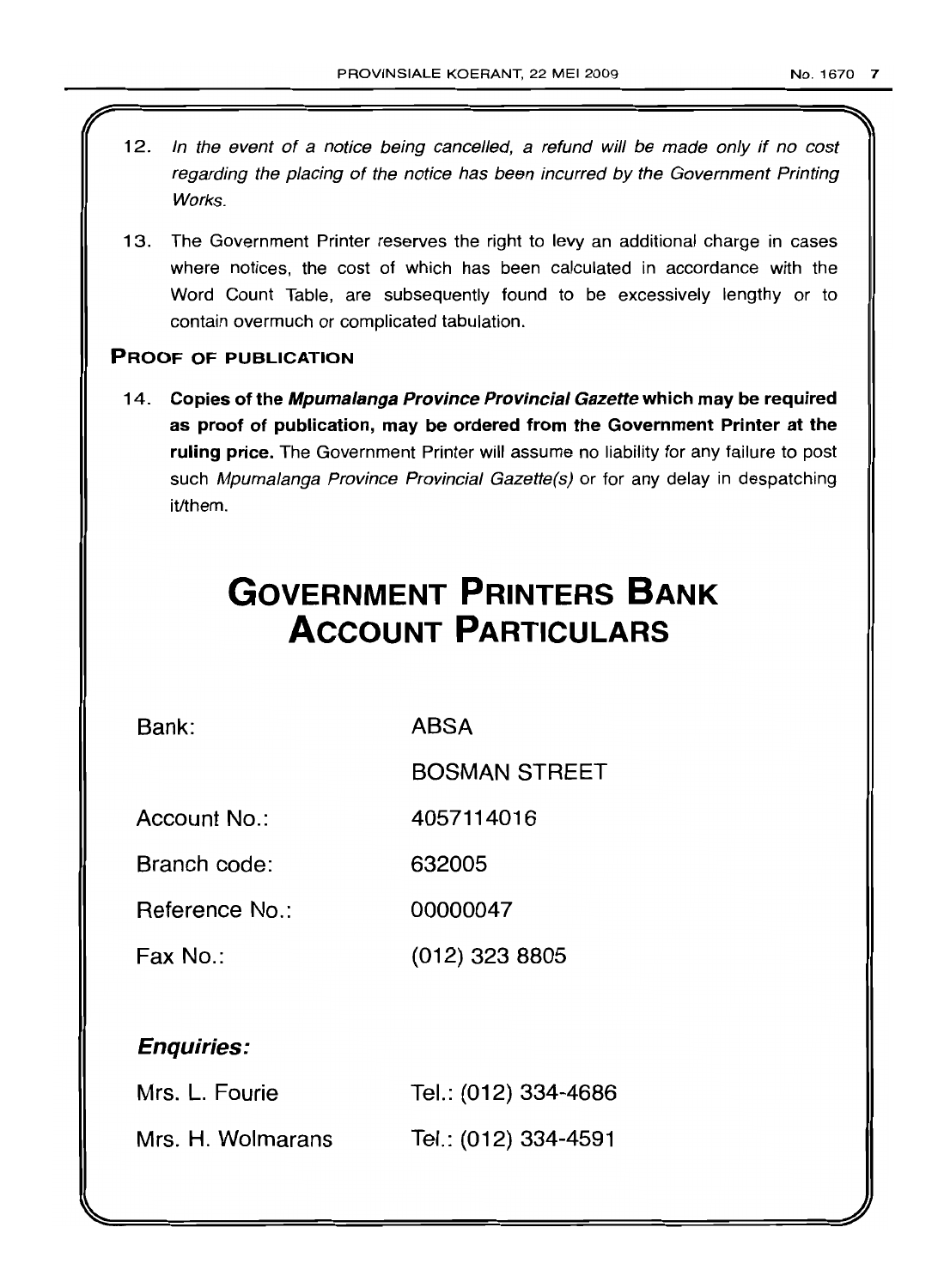# GENERAL NOTICES • ALGEMENE KENNISGEWINGS

#### NOTICE 138 OF 2009

#### NOTICE OF APPLICATION FOR ESTABLISHMENT OF TOWNSHIP

#### RIDGE VIEW AND RIDGE VIEW EXTENSIONS 1 TO 7

The Dipaleseng Local Municipality hereby gives notice in terms of section 69 (6) (a) of the Town-planning and Townships Ordinance, 1986 (Ordinance 15 of 1986), that an application to establish the townships referred to in the Annexure attached hereto has been received by it.

Particulars of the application will lie for inspection during normal office hours at the relevant office of: The Municipal Manager, Dipaleseng Local Municipality, Town-planning, c/o Steward and Joubert Streets, Balfour, for a period of 28 days from 15 May 2009.

Objections to or representations in respect of the application must be lodged with or made in writing and in duplicate to The Municipal Manager, Dipaleseng Local Municipality, Town-planning, P.O. Box 1005, Balfour, 2410, or at the above address within a period of 28 days from 15 May 2009.

#### The Municipal Manager

#### ANNEXURE

Name of townships: Ridge View and Ridge View Extensions 1 to 7.

Full name of applicant: Developlan Town and Regional Planners on behalf of Iyanga Trading 490 (Pty) Ltd.

Number of erven in proposed townships: 3479 Erven zoned "Special Residential"; 8 erven zoned "General Residential 1" at a density of 50 dwelling units per ha; 8 erven zoned "Special" for cafe, shops and/or residential building; 5 erven zoned "Special" for Public Open Space (parks); 2 erven zoned "Special" for General Business, Hotel, Industrial building, Place of Amusement and parking; 1 ert zoned "Educational" (Secondary School); 1 ert zoned "Educational" (Primary School); 8 erven zoned "Institutional" and streets.

Description of land on which township is to be established: Portion 28 (portion of Portion 20) of the farm Vlakfontein 556 IR.

Locality of proposed township: The township is located east of Balfour and is bordered on the southern boundary by the dirt road connecting Balfour and Greylingstad.

Address of agent: Developlan, P.O. Box 1516, Groenkloof, 0027. Tel: (012) 346-0283.

# • **• •** KENNISGEWING 138 VAN 2009

#### KENNISGEWING VAN AANSOEK OM DORPSTIGTING VAN DORPE

#### RIDGE VIEW EN RIDGE VIEW UITBREIDINGS 1 TOT 7

Die Dipaleseng Plaaslike Munisipaliteit gee hiermee ingevolge artikel 69 (6) (a) van die Ordonnansie op Dorpsbeplanning en Dorpe, 1986 (Ordonnansie 15 van 1986), kennis dat aansoek om die dorpe in die Bylae hierby genoem, te stig, deur hom ontvang is.

Besonderhede van die aansoek lê ter insae gedurene gewone kantoorure by die kantoor van: Die Munisipale Bestuurder: Dipaleseng Plaaslike Munisipaliteit, Stadsbeplanning, h/v Steward- en Joubertstraat, Balfour, vir 'n tydperk van 28 dae vanaf 15 Mei 2009.

Besware teen of vertoë ten opsigte van die aansoek moet binne 'n tydperk van 28 dae vanaf 15 Mei 2009 skriftelik en in tweevoud by of tot Die Munisipale Bestuurder: Dipaleseng Plaaslike Munisipaliteit, Stadsbeplanning, Posbus 1005, Balfour, 2410, ingedien of gerig word.

#### Die Munisipale Bestuurder

#### BYLAE

Naam van dorpe: Ridge View en Ridge View Uitbeidings 1 tot 7.

Volle naam van aansoeker: Developlan Stads- en Streekbeplanners namens lyanga Trading 490 (Pty) Ltd.

Aantal erwe in voorgestelde dorpe: 3479 Erwe gesoneer "Spesiale Woon"; 8 erwe gesoneer "Algemene Woon 1" teen 'n digtheid van 50 wooneenhede per ha; 8 erwe gesoneer "Spesiaal" vir kafee, winkels en/of woongebou; 5 erwe gesoneer "Spesiaal" vir Publieke Oop Ruimte (parke); 2 erwe gesoneer "Spesiaal" vir Algemene Besigheid, Hotel, Industriele gebou, Vermaaklikheidsplek en parkering; 1 ert gesoneer "Opvoedkundig" (Sekondere Skool); 1 ert gesoneer "Opvoedkundig" (Primere Skool); 8 erwe gesoneer "Inrigting" en strate.

Beskrywing van grond waarop dorp gestig staan te word: Gedeelte 28 (gedeelte van Gedeelte 20) van die plaas Vlakfontein 5561R.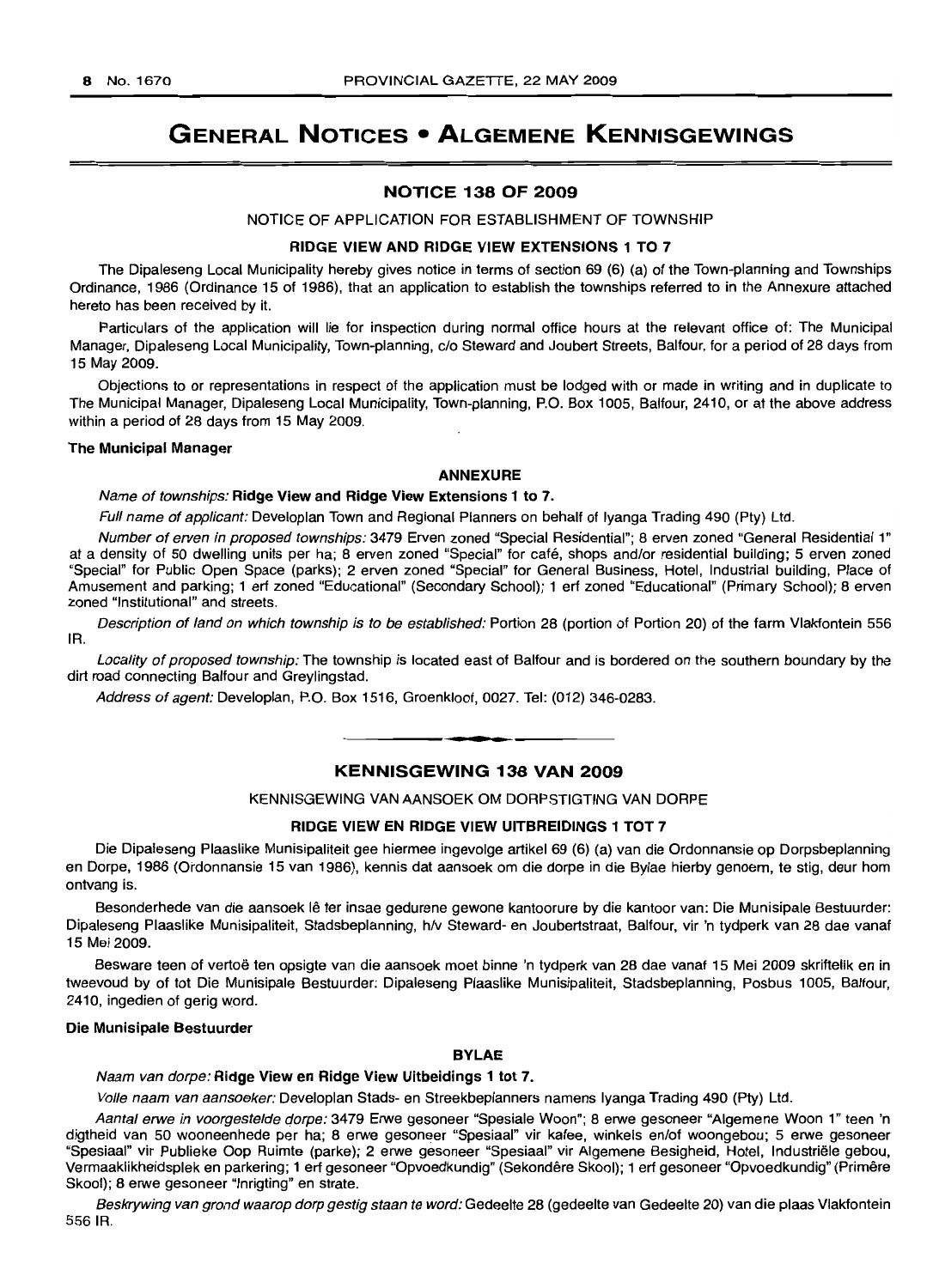Ligging van voorgestelde dorp: Die dorp is geleë oos van Balfour en word aan die suidekant begrens deur die grondpad wat Balfour en Greylingstad verbind.

Adres van agent: Developlan, Posbus 1516, Groenkloof, 0027. Tel: (012) 346-0283.

15-22

#### **NOTICE 139 OF 2009**

SCHEDULE 8

[Regulation 11 (2)]

NOTICE OF APPLICATION FOR AMENDMENT OF TOWN-PLANNING SCHEME IN TERMS OF SECTION 56 (1) (b) (i) OF THE TOWN-PLANNING AND TOWNSHIPS ORDINANCE, 1986 (ORDINANCE 15 OF 1986)

#### **SECUNDA AMENDMENT SCHEME** 137

I/We, Catalyst Town Planning Consultants and Development Facilitators, being the authorised consultants, appointed by the owner of Erf 4105, Secunda Extension 09, hereby give notice in terms of section 56 (1) (b) (i) of the Town-planning and Townships Ordinance, 1986, that we have applied to the Govan Mbeki Municipality for the amendment of the town-planning scheme known as Secunda Town-planning Scheme, 1993, by the rezoning of Erf 4105, Secunda Extension 09, situated at Jakaranda Street 01, from "Residential 1" to "Residential 2".

Particulars of the application will lie for inspection during normal office hours at the office of the Municipal Manager: Govan Mbeki Municipality, Secunda, for the period of 28 days from 15 May 2009.

Objections to or representations in respect of the application must be lodged with or made in writing to the Municipal Manager: Govan Mbeki Municipality, Private Bag X1017, Secunda, 2302, within a period of 28 days from 15 May 2009.

#### **KENNISGEWING 139 VAN 2009**

**• I**

KENNISGEWING VAN AANSOEK OM WYSIGING VAN DORPSBEPLANNINGSKEMA INGEVOLGE ARTIKEL 56 (1) (b) (i) VAN DIE ORDONNANSIE OP DORPSBEPLANNING EN DORPE, 1986 (ORDONNANSIE 15 VAN 1986)

#### **SECUNDA-WYSIGINGSKEMA** 137

EkiOns, Catalyst Town Planning Consultants and Development Facilitators, synde die gemagtigde agent van die eienaars van Erf 4105, Secunda Extension 09, gee hiermee ingevolge artikel 56 (1) (b) (i) van die Ordonnansie op Dorpsbeplanning en Dorpe, 1986, kennis dat ek by Govan Mbeki Munisipaliteit aansoek gedoen het om die wysiging van die dorpsbeplanningskema, bekend as Secunda-dorpsbeplanningskema, 1993, deur die hersonering van Erf 4105, Secunda Extension 09, geleë te Jakarandastraat 01, vanaf "Residensieel 1" na "Residensieel 2".

Besonderhede van die aansoek lê ter insae gedurende gewone kantoor-ure by die kantoor van die Munisipale Bestuurder: Govan Mbeki Munisipaliteit, Burgersentrum, Secunda, 28 dae vanaf 15 Mei 2009.

Besware teen of vertoë ten opsigte van die aansoek moet binne 'n tydperk van 28 dae vanaf 15 Mei 2009 skriftelik by of tot die Munisipale Bestuurder: Govan Mbeki Munisipaliteit, Burgersentrum, Privaatsak X1017, Secunda, 2302, ingedien of gerig word.

15-22

#### **NOTICE 140 OF 2009**

SCHEDULE 8

[Regulation 11 (2)]

NOTICE OF APPLICATION FOR AMENDMENT OF TOWN-PLANNING SCHEME IN TERMS OF SECTION 56 (1) (b) (i) OF THE TOWN-PLANNING AND TOWNSHIPS ORDINANCE, 1986 (ORDINANCE 15 OF 1986)

#### **EVANDER AMENDMENT SCHEME 61**

I/We, Catalyst Town Planning Consultants and Development Facilitators, being the authorised consultants, appointed by the owner of Erf 2346, Evander Extension 05, hereby give notice in terms of section 56 (1) (b) (i) of the Town-planning and Townships Ordinance, 1986, that we have applied to the Govan Mbeki Municipality for the amendment of the town-planning scheme known as Evander Town-planning Scheme, 1980, by the rezoning of Erf 2346, Evander Extension 05, situated at Evander Extension 05, from "Residential 1" to "Residential 3".

Particulars of the application will lie for inspection during normal office hours at the office of the Municipal Manager, Govan Mbeki Municipality, Secunda, for the period of 28 days from 15 May 2009.

Objections to or representations in respect of the application must be lodged with or made in writing to the Municipal Manager, Govan Mbeki Municipality, Private Bag X1017, Secunda, 2302, within a period of 28 days from 15 May 2009.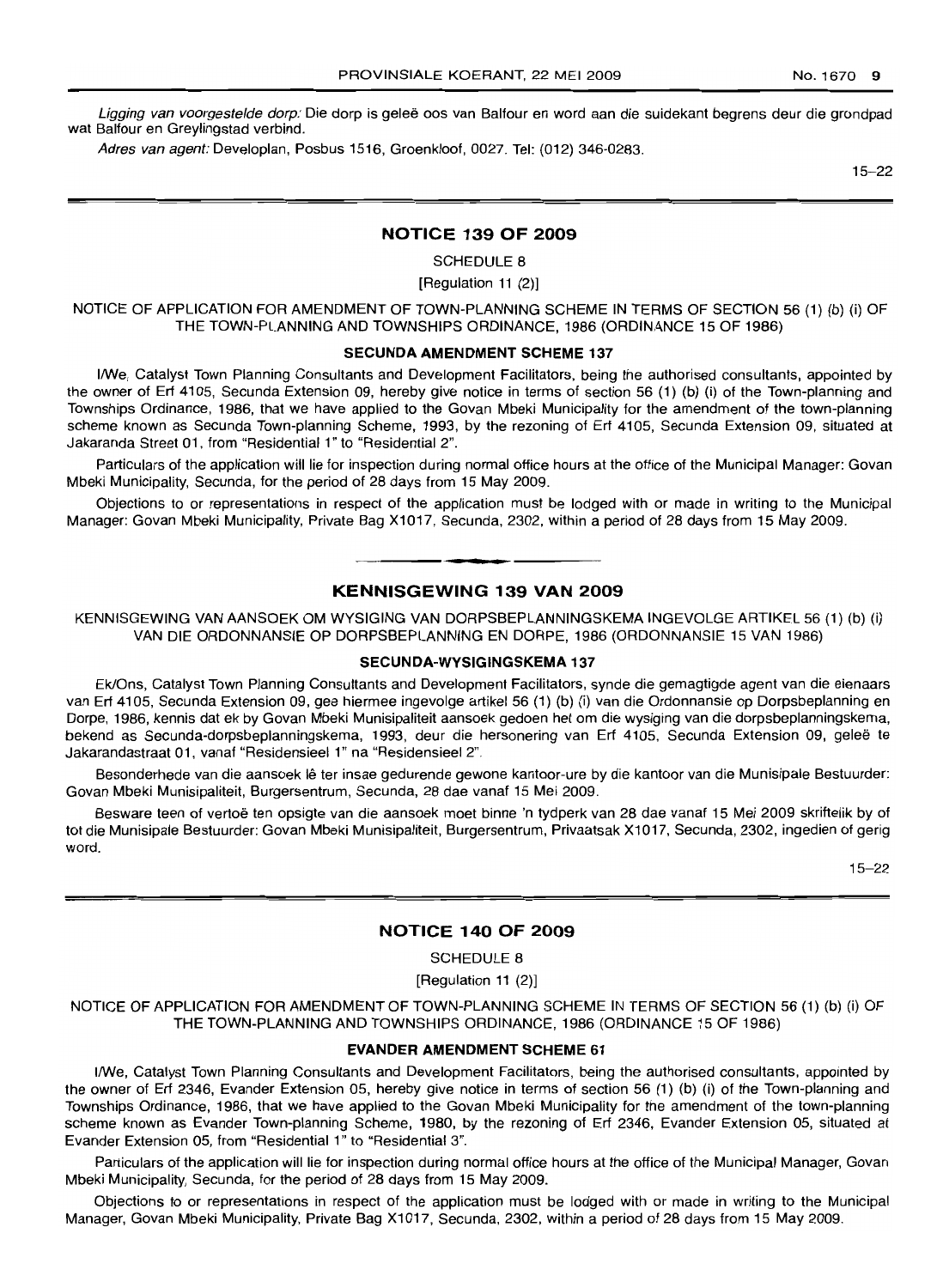#### KENNISGEWING 140 VAN 2009

KENNISGEWING VAN AANSOEK OM WYSIGING VAN DORPSBEPLANNINGSKEMA INGEVOLGE ARTIKEL 56 (1) (b) (i) VAN DIE ORDONNANSIE OP DORPSBEPLANNING EN DORPE, 1986 (ORDONNANSIE 15 VAN 1986)

#### EVANDER-WYSIGINGSKEMA 61

EkJOns, Catalyst Town Planning Consultants and Development Facilitators, synde die gemagtigde agent van die eienaars van Erf 2346, Evander Extension 05, gee hiermee ingevolge artikel 56 (1) (b) (i) van die Ordonnansie op Dorpsbeplanning en Dorpe, 1986, kennis dat ek by Govan Mbeki Munisipaliteit aansoek gedoen het om die wysiging van die dorpsbeplanningskema, bekend as Evander-dorpsbeplanningskema, 1980, deur die hersonering van Erf 2346, Evander Extension 05, geleë te Evander Extension 05, vanaf "Residensieel 1" na "Residensieel 3".

Besonderhede van die aansoek lê ter insae gedurende gewone kantoor-ure by die kantoor van die Munisipale Bestuurder, Govan Mbeki Munisipaliteit, Burgersentrum, Secunda, 28 dae vanaf 15 Mei 2009.

Besware teen of vertoë ten opsigte van die aansoek moet binne 'n tydperk van 28 dae vanaf 15 Mei 2009 skriftelik by of tot die Munisipale Bestuurder, Govan Mbeki Munisipaliteit, Burgersentrum, Privaatsak X1017, Secunda, 2302, ingedien of gerig word.

15-22

#### NOTICE 141 OF 2009

SCHEDULE 8

[Regulation 11 (2)]

NOTICE OF APPLICATION FOR AMENDMENT OF TOWN-PLANNING SCHEME IN TERMS OF SECTION 56 (1) (b) (i) OF THE TOWN-PLANNING AND TOWNSHIPS ORDINANCE, 1986 (ORDINANCE 15 OF 1986)

#### KINROSS AMENDMENT SCHEME 43

I/We, Catalyst Town Planning Consultants and Development Facilitators, being the authorised consultants, appointed by the owner of Erf 1992, Kinross Extension 16, hereby give notice in terms of section 56 (1) (b) (i) of the Town-planning and Townships Ordinance, 1986, that we have applied to the Govan Mbeki Municipality for the amendment of the town-planning scheme known as Kinross Town-planning Scheme, 1980, by the rezoning of Erf 1992, Kinross Extension 16, situated at 11 Sabie Street, from "Residential 1" to "Residential 3".

Particulars of the application will lie for inspection during normal office hours at the office of the Municipal Manager, Govan Mbeki Municipality, Secunda, for the period of 28 days from 15 May 2009.

Objections to or representations in respect of the application must be lodged with or made in writing to the Municipal Manager, Govan Mbeki Municipality, Private Bag X1017, Secunda, 2302, within a period of 28 days from 15 May 2009.

#### KENNISGEWING 141 VAN 2009

**• I**

KENNISGEWING VAN AANSOEK OM WYSIGING VAN DORPSBEPLANNINGSKEMA INGEVOLGE ARTIKEL 56 (1) (b) (i) VAN DIE ORDONNANSIE OP DORPSBEPLANNING EN DORPE, 1986 (ORDONNANSIE 15 VAN 1986)

#### KINROSS-WYSIGINGSKEMA 43

EkJOns, Catalyst Town Planning Consultants and Development Facilitators, synde die gemagtigde agent van die eienaars van Erf 1992, Kinross Extension 16, gee hiermee ingevolge artikel 56 (1) (b) (i) van die Ordonnansie op Dorpsbeplanning en Dorpe, 1986, kennis dat ek by Govan Mbeki Munisipaliteit aansoek gedoen het om die wysiging van die dorpsbeplanningskema, bekend as Kinross-dorpsbeplanningskema, 1980, deur die hersonering van Erf 1992, Kinross Extension 16, geleë te Sabiestraat 11, vanaf "Residensieel 1" na "Residensieel 3".

Besonderhede van die aansoek Ie ter insae gedurende gewone kantoor-ure by die kantoor van die Munisipale Bestuurder, Govan Mbeki Munisipaliteit, Burgersentrum, Secunda, 28 dae vanaf 15 Mei 2009.

Besware teen of vertoë ten opsigte van die aansoek moet binne 'n tydperk van 28 dae vanaf 15 Mei 2009 skriftelik by of tot die Munisipale Bestuurder, Govan Mbeki Munisipaliteit, Burgersentrum, Privaatsak X1017, Secunda, 2302, ingedien of gerig word.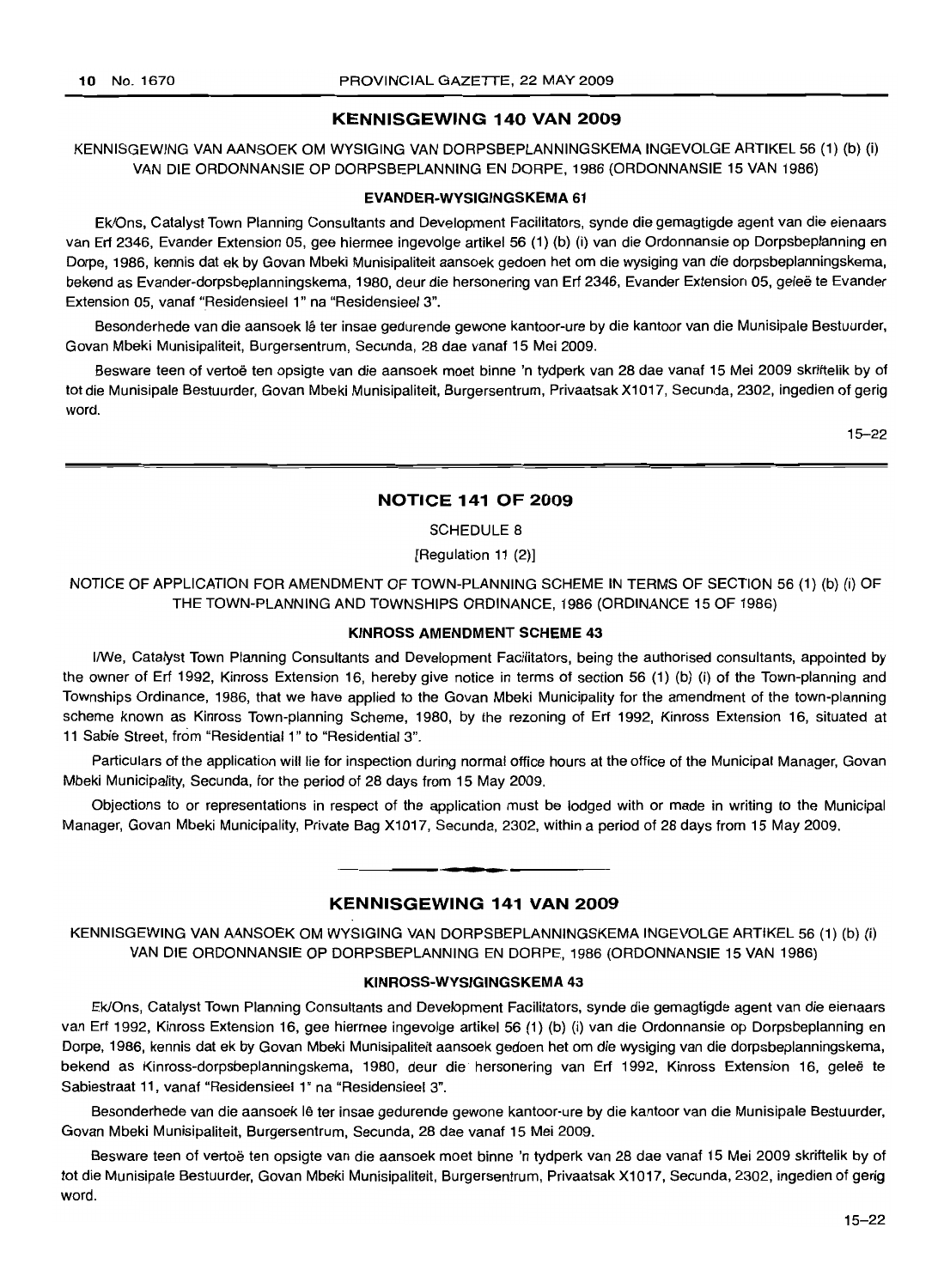#### **NOTICE 142 OF 2009**

NOTICE OF APPLICATION FOR AMENDMENT OF TOWN-PLANNING SCHEME **IN** TERMS OF SECTION 56 (1) (b) (i) OF THE TOWN-PLANNING AND TOWNSHIPS ORDINANCE, 1986 (ORDINANCE 15 OF 1986)

#### **STANDERTON AMENDMENT SCHEME 125**

I, J L Maleke, being the owner of Stand 1073/24, Standerton, hereby give notice in terms of section 56 (1) (b) (i) of the Town-planning and Townships Ordinance, 1986, that I have applied to the Lekwa Local Municipality for the amendment of the town-planning scheme known as the Standerton Town-planning Scheme, 1995, by the rezoning of the above-mentioned property from "Special" for Residential to "Residential 4".

Particulars of the application will lie open for inspection during normal office hours at the office of the Lekwa Council, Standerton, for a period of 28 days from 15 May 2009.

Objections to or representations in respect of the application must be lodged with or made in writing to the Municipal Manager, Lekwa Municipality, at P.O. Box 66, Standerton, 2430, within a period of 28 days from 15 May 2009.

# **• KENNISGEWING 142 VAN 2009**

KENNISGEWING VAN AANSOEK OM WYSIGING VAN DIE DORPSBEPLANNINGSKEMA INGEVOLGE ARTIKEL 56 (1) (b) (i) VAN DIE ORDONNANSIE OP DORPSBEPLANNING EN DORPE, 1986 (ORDONNANSIE 15 VAN 1986)

#### **STANDERTON-WYSIGINGSKEMA 125**

Ek, J L Maleke, synde die eienaar van Erf 1073/24, Standerton, gee hiermee ingevolge artikel 56 (1) (b) (i) van die Ordonnansie op Dorpsbeplanning en Dorpe, 1986, kennis dat ek by die Lekwa Plaaslike Munisipaliteit aansoek gedoen het om die wysiging van skema bekend as Standerton-dorpsbeplanningskema, 1995, deur die hersonering van die bogenoemde eiendom vanaf "Spesiaal" vir Residensieel na "Residensieel 4".

Besonderhede van die aansoek lê ter insae gedurende gewone kantoor-ure by die kantoor van die Lekwa Plaaslike Munisipaliteit, Standerton, vir 'n verdere tydperk van 28 dae vanaf 15 Mei 2009.

Besware teen of vertoe ten opsigte van die aansoek moet binne 'n tydperk van 28 dae vanaf 15 Mei 2009 skriftelik by die Munisipale Bestuurder, Lekwa Munisipaliteit, Posbus 66, Standerton, 2430, ingedien of gerig word.

15-22

#### **NOTICE 143 OF 2009**

NOTICE OF APPLICATION FOR AMENDMENT OF THE STEVE TSHWETE TOWN-PLANNING SCHEME, 2004, IN TERMS OF SECTION 56 (1) (b) (i) OF THE TOWN-PLANNING AND TOWNSHIPS ORDINANCE, 1986

#### **STEVE TSHWETE AMENDMENT SCHEME 342**

I, Maria Elizabeth Human TRP (SA), being the authorised agent of the owner of Remaining Portion of Erf 78, Middelburg, Mpumalanga, hereby give notice in terms of section 56 (1) (b) (i) of the Town-planning and Townships Ordinance, 1986, that I have applied to the Steve Tshwete Local Municipality for the amendment of the town-planning scheme known as the Steve Tshwete Town-planning Scheme, 2004, by the rezoning to the stand described above, situated on Cowen Ntuli Street, from "Residential 1" to "Residential 3" with Annexure 282 for a guest house.

Particulars of the application will lie open for inspection during normal office hours at the office of the Town Secretary, Second Floor, Wanderes Avenue, Middelburg, for a period of 28 days from 15 May 2009.

Objections to or representations in respect of the application must be lodged with or made in writing to the Town Secretary at the above address or at P.O. Box 14, Middelburg, 1050, within a period of 28 days from 15 May 2009.

Address of applicant: Townscape Planning Solutions, P.O. Box 375, River Crescent, 1042. Tel: (013) 656-0554.

Our reference: P09120advProvGazette.

#### **KENNISGEWING 143 VAN 2009**

**• •**

KENNISGEWING VAN AANSOEK OM WYSIGING VAN DIE STEVE TSHWETE DORPSBEPLANNINGSKEMA, 2004, INGEVOLGE ARTIKEL 56 (1) (b) (i) VAN DIE ORDONNANSIE OP DORPSBEPLANNING EN DORPE, 1986

#### **STEVE TSHWETE-WYSIGINGSKEMA 342**

Ek, Maria Elizabeth Human SS (SA), synde die gemagtigde agent van die eienaar van Restant Gedeelte van Erf 78. Middelburg, Mpumalanga, gee hiermee ingevolge artikel 56 (1) (b) (i) van die Ordonnansie op Dorpsbeplanning en Dorpe, 1986. kennis dat ek by die Steve Tshwete Plaaslike Munisipaliteit aansoek gedoen het om die wysiging van die dorpsbeplanningskema. bekend as die Steve Tshwete Dorpsbeplanningskema, 2004, deur die hersonering van die eiendom hierbo beskryf, geleë te Cowen Ntulistraat, vanaf "Residensieel 1" na "Residensieel 3" met Bylae 282 vir 'n gastehuis.

Besonderhede van die aansoek lê ter insae gedurende gewone kantoor-ure by die Stadsekretaris, Tweede Vloer, Munisipale Gebou, Wandererslaan, Middelburg, vir 'n tydperk van 28 dae vanaf 15 Mei 2009.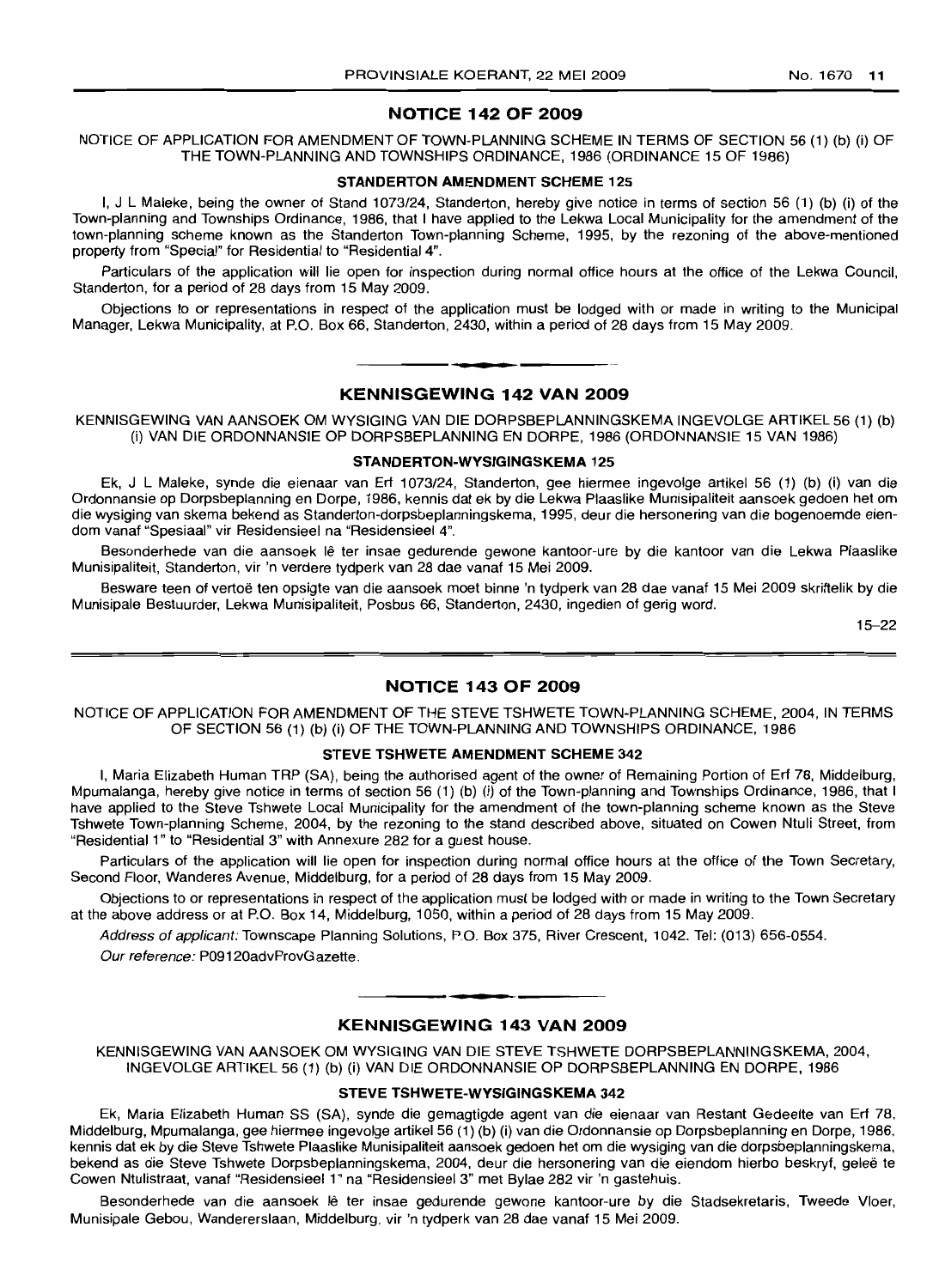Besware teen of vertoë ten opsigte van die aansoek moet binne 'n tydperk van 28 dae vanaf 15 Mei 2009 skriftelik tot die Stadsekretaris by bovermelde adres of by Posbus 14, Middelburg, 1050, ingedien of gerig word.

Adres van applikant: Townscape Planning Solutions, Posbus 375, River Crescent, 1042. Tel: (013) 656-0554.

15-22

#### NOTICE 144 OF 2009

NOTICE OF APPLICATION FOR AMENDMENT OF THE KRIEL TOWN-PLANNING SCHEME, 1992, IN TERMS OF SECTION 56 (1)(b)(i) OF THE TOWN-PLANNING AND TOWNSHIPS ORDINANCE, 1986

#### EMALAHLENI AMENDMENT SCHEME 1180

I, Maria Elizabeth Human TRP (SA), being the authorised agent of the owner of Erven 3422 & 3423, Kriel Extension 10, Mpumalanga, hereby give notice in terms of section 56(1 )(b)(i) of the Town-planning and Townships Ordinance, 1986, that I have applied to the Emalahleni Local Municipality for the amendment of the town-planning scheme known as the Kriel Town Planning Scheme, 1992, by the rezoning of the erf described above, situated on 25 & 27 William Street, from "Residential 1" to "Institutional" with Annexure 428 for amended conditions.

Particulars of the application will lie for inspection during normal office hours at the office of the Chief Town Planner, Third Floor, Civic Centre, Mandela Avenue, Emalahleni, for a period of 28 days from 15 May 2009.

Objections to or representations in. respect of the application must be lodged with or made in writing to the Municipal Manager at the above address or at P.O. Box 3, Emalahleni, 1035, within a period of 28 days from 15 May 2009.

Address of applicant: Townscape Planning Solutions CC, P.O. Box 375, River Crescent, 1042. Tel: (013) 656-0554. Our Reference: P09122 Gazette.

#### KENNISGEWING 144 VAN 2009

**• •**

KENNISGEWING VAN AANSOEK OM WYSIGING VAN DIE KRIEL-DORPSBEPLANNINGSKEMA, 1992, INGEVOLGE ARTIKEL 56 (1)(b)(i) VAN DIE ORDONNANSIE OP DORPSBEPLANNING EN DORPE, 1986

#### EMALAHLENI-WYSIGINGSKEMA 1180

Ek, Maria Elizabeth Human SS (SA), synde die gemagtigde agent van die eienaar van Erwe 3422 & 3423, Kriel Uitbreiding 10, Mpumalanga, gee hiermee ingevolge artikel 56(1)(b)(i) van die Ordonnansie op Dorpsbeplanning en Dorpe, 1986, kennis dat ek by die Emalahleni Plaaslike Munisipaliteit aansoek gedoen het om die wysiging van die dorpsbeplanningskema, bekend as die Kriel-dorpsbeplanningskema, 1992, deur die hersonering van die eiendom hierbo beskryf, gelee te Williamstraat 25 & 27 vanaf "Residensieel 1" na "Inrigting" met bylaag 428 vir gewysigde voorwaardes.

Besonderhede van die aansoek lê ter insae gedurende gewone kantoorure by die Hoof Stadsbeplanner, Derdevloer, Burgersentrum, Mandelarylaan, Emalahleni, vir 'n tydperk van 28 dae vanaf 15 Mei 2009.

Besware teen of vertoë ten opsigte van die aansoek moet binne 'n tydperk van 28 dae vanaf 15 Mei 2009 skriftelik tot die Munisipale Bestuurder by bovermelde adres of by Posbus 3, Emalahleni, 1035, ingedien of gerig word.

Adres van applikant: Townscape Planning Solutions CC, Posbus 375, River Crescent, 1042. Tel: (013) 656-0554.

15-22

#### NOTICE 148 OF 2009

NOTICE OF APPLICATION FOR AMENDMENT OF THE EMALAHLENI TOWN-PLANNING SCHEME, 1991, IN TERMS OF SECTION 56 (1)(b)(i) OF THE TOWN-PLANNING AND TOWNSHIPS ORDINANCE, 1986

#### EMALAHLENI AMENDMENT SCHEME 1174

I, Jacobus Johannes Jacobs, of the firm JJJ Konsult, being the authorized agent of the owner of Standf 52, Jackaroo Park, Emalahleni, hereby give notice in terms of section 56(1)(b)(i) of the Town-planning and Townships Ordinance, 1986, that I have applied to the eMalahleni Local Municipality for the amendment of the town-planning scheme known as the eMalahleni Town Planning Scheme, 1991, by the rezoning of the stand described above, situated at 44 Eileen Avenue, Jackaroo Park, eMalahleni from "Residential 1" to "Residential I with a revised density of one dwelling per 300 m<sup>2</sup>".

Particulars of the application will lie for inspection during normal office hours at the office of the Chief Town Planner, Third Floor, Civic Centre, Mandela Avenue, eMalahleni.

Objections to or representations in respect of the application must be lodged within 28 days from 22 May 2009 with or made in writing to the Municipal Manager at the above address or at P.O. Box 3, Witbank, 1035.

Address of applicant: JJJ Konsult, P.O. Box 8462, Die Heuwel, 1042. Tel and Fax: (013) 650-2396. Cell No. 082 338 6754. E-mail: jjjj@lantic.net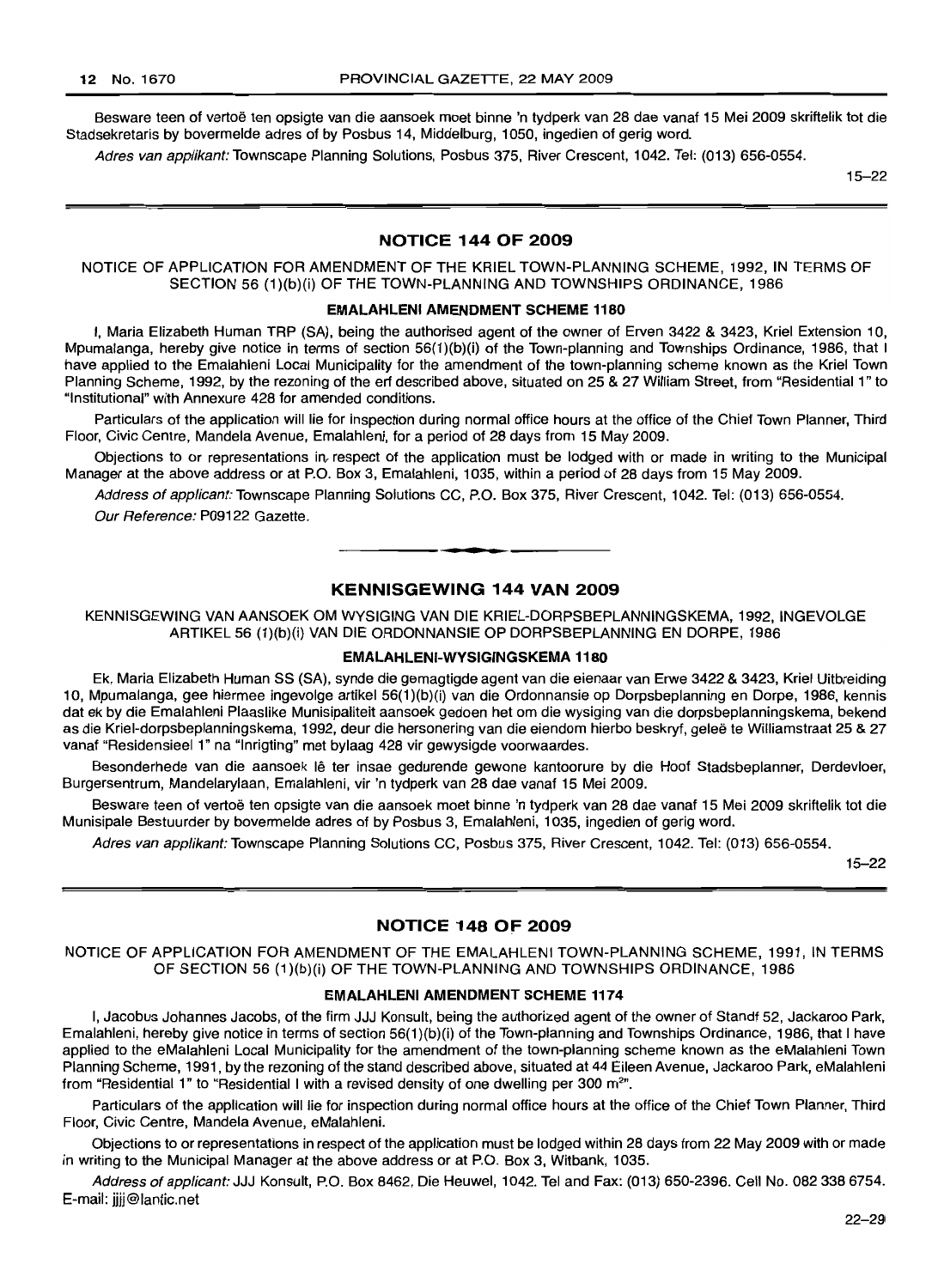#### **NOTICE 149 OF 2009**

Notice of application for the subdivision of land in terms of Section  $6(8)(a)$  of the Division of Land Ordinance, 1986 (Ordinance 20 of 1986)

I, Liezl van Niekerk, being the authorised agent of the registered owner of Holding 6 of White River Agricultural Holdings, hereby gives notice in terms of Section 6(8)(a) of the Division of Land Ordinance 1986, (Ordinance 20 of 1986), that I have applied to the Mbombela Local Municipality for the subdivision of Holding 6 White River Agricultural Holdings:

Number and area of proposed portions:

| Proposed part A     | ÷  | $± 0,9663$ ha |
|---------------------|----|---------------|
| Proposed part B     | ï. | $± 1,0358$ ha |
| Proposed part C     | :  | $± 1,0070$ ha |
| Proposed part D     |    | $± 1,0092$ ha |
| Proposed Remainder: |    | $± 1,0151$ ha |

Particulars of the application will lie for inspection during normal office hours at the office of the Senior Manager, Urban and Rural Management, Room 205, Second Floor, Mbombela Local Municipality, Civic Centre, Nelspruit, for a period of 28 days from 22 May 2009.

Objections or representations in respect of the application must be lodged with, or made in writing to the address as indicated hereunder or to the Municipal Manager,  $P$  O Box 45, Nelspruit, 1200, within a period of 28 days from 22 May 2009.

Address of applicant: Liezl van Niekerk, POBox 7106, Nelspruit, 1200. Tel/Fax: (013 741 4086) Cell no: 082 370 9194 E-mail: Ivnplan@telkomsa.net

#### **KENNISGEWING 149 VAN 2009**

**. -**

Kennisgewing van aansoek om onderverdeling van grond ingevolge artikel 6(8)(a) van die Ordonnansie op Verdeling van Grond, 1986 (Ordonnansie 20 van 1986)

Ek. Liezl van Niekerk, synde die gemagtigde agent van die geregistreerde eienaar van Hoewe 6 Witrivier Landbouhoewes, gee hiermee ingevolge Artikel 6(8)(a) van die Ordonnansie op die Verdeling van Grond, 1986 (Ordonnansie 20 van 1986), kennis dat ek by die Mbombela Plaaslike Munisipaliteit aansoek gedoen het vir die onderverdeling van Hoewe 6 Witrivier Landbouhoewes:

Getal en oppervlakte van voorgestelde gedeeltes:

| Voorgestelde Deel A : | $± 0,9663$ ha |
|-----------------------|---------------|
| Voorgeslelde Deel B:  | $± 1,0358$ ha |
| Voorgestelde Deel C:  | $± 1,0070$ ha |
| Voorgestelde Deel D:  | $± 1,0092$ ha |
| Voorgestelde Restant: | $± 1,0151$ ha |

Besonderhede van die aansoek Ie ter insae gedurende gewone kantoorure by die kantoor . van die Senior Bestuurder: Stedelike en Landelike Bestuur, Kamer 205, Tweedevloer, Mbombela Plaaslike Munisipaliteit, Burgersentrum, Nelspruit, vir 'n tydperk van 28 dae vanaf 22 Mei 2009.

Besware en of vertoë ten opsigte van die aansoek moet binne 'n tydperk van 28 dae vanaf 22 Mei 2009, skriftelik by die onderstaande adres of by die Munisipale Bestuurder, Posbus 45, Nelspruit, 1200, ingedien of gerig word.

Adres van applikant: Liezl van Niekerk, Posbus 7106, Nelspruit, 1200. Tel/Fax: (013- 741 4086) Selno: 082 370 9194 E-pos: Ivnplan@telkomsa.net